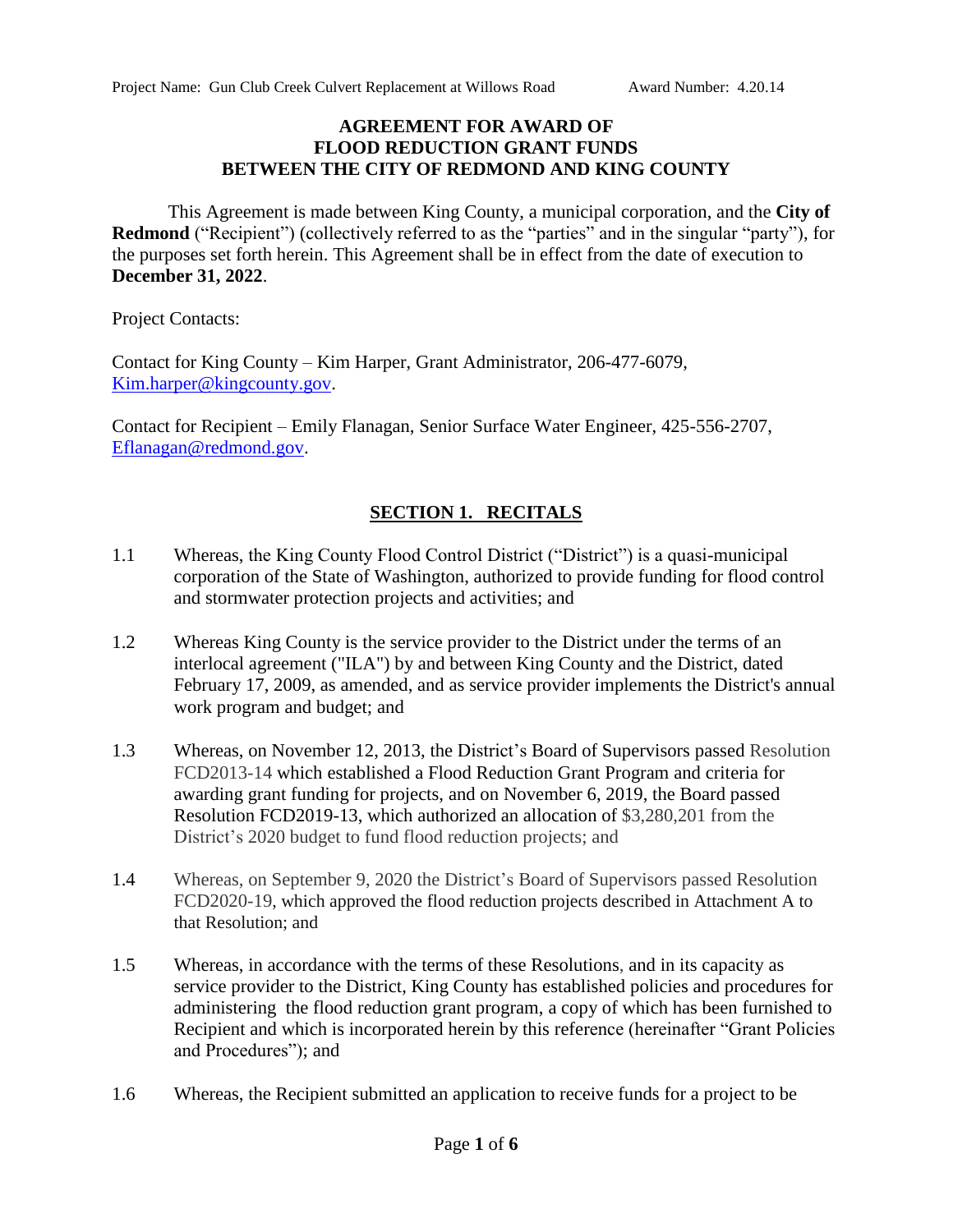funded by the Flood Reduction Grant Program; and

- 1.7 Whereas the District's Board of Supervisors approved funding of Recipient's application for the project ("Project"), as described in Attachment A to Resolution FCD2020-19 in the amount of **\$175,000** ("Award"); and
- 1.8 Whereas King County has received a Scope of Work and a Budget for the Project from the Recipient and has determined that the Scope of Work, attached hereto and incorporated herein as Exhibit B ("Scope of Work"), and the Budget, attached hereto and incorporated herein as  $Exhibit C$  ("Budget"), are consistent with the Grant Policies and Procedures, the Recipient's application for the Project, and the Resolution approving funding for the Project; and
- 1.9 Whereas, King County and the Recipient desire to enter into this Agreement for the purpose of establishing the terms and conditions under which King County will provide funding from the District in accordance with Resolution FCD2020-19, and the Grant Policies and Procedures, and under which the Recipient will implement the Project.

# **SECTION 2. AGREEMENT**

- 2.1. The Recitals are an integral part of this Agreement and are incorporated herein by this reference.
- 2.2. King County agrees to pay the Award amount to Recipient in the total amount of **\$175,000** from District funds. The Award shall be used by the Recipient solely for the performance of the Project, as described in Exhibit A to this Agreement. Exhibit A, attached hereto and incorporated herein by this reference, contains a description of the Project as described in Attachment A to Resolution FCD2020-19. King County shall pay the Recipient in accordance with the terms of the Grant Policies and Procedures.
- 2.3. The Recipient represents and warrants that it will only use the Award for the Scope of Work of this Agreement and in accordance with the Project Budget. The Recipient shall be required to refund to King County that portion of the Award which is used for work or tasks not included in the Scope of Work. Further, the Recipient agrees that King County may retain any portion of the Award that is not expended or remains after completion of the Scope of Work and issuance of the Final Report, as further described below.
- 2.4. Activities carried out for this Project and expenses incurred by the Recipient may predate the execution date of this Agreement provided that 1) they have been identified by Recipient as being within the scopes of numbers 2) and 3) below, and have been approved by King County as being within such scopes; 2) the activities are specified in the Scope of Work of this Agreement; 3) the expenses are incurred in carrying out the Scope of Work and are authorized by the Award as identified in the Budget of this Agreement; 4) the activities occur after the District passes a resolution approving an award for the Project; 5) such activities and expenses otherwise comply with all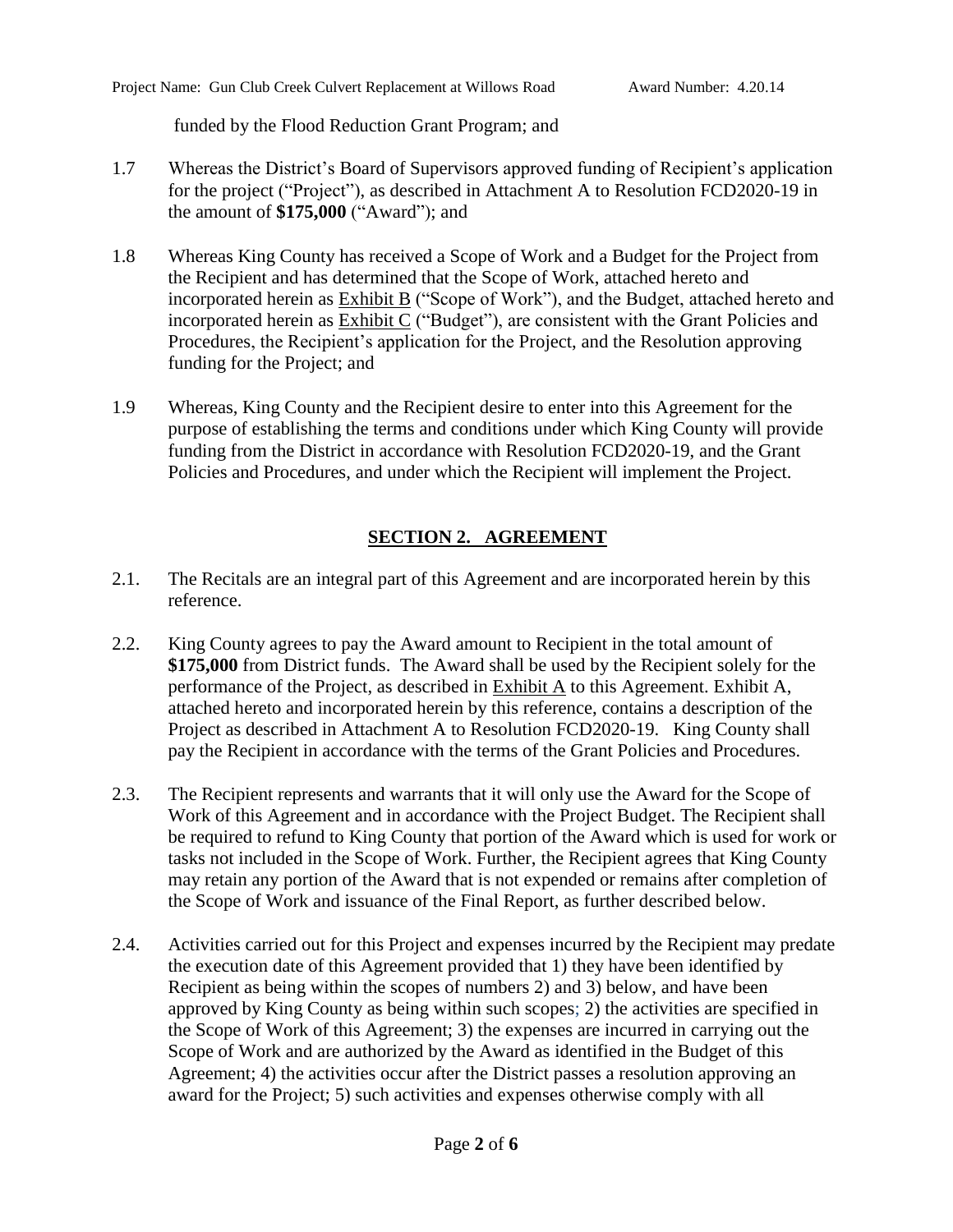other terms of this Agreement; and 6) reimbursements shall be paid to the Recipient only after this Agreement has been fully executed.

- 2.5. The Recipient shall invoice King County for incurred expenses using the Request for Payment form and Progress Report form for those documented and allowable expenses identified in the Budget and according to the rules set forth in the Grant Policies and Procedures. Blank forms shall be provided to the Recipient by King County upon execution of this Agreement. A progress report (with or without a request for payment) shall be made no less frequently than every six months after the effective date of this Agreement nor more frequently than every three months after the aforementioned date. A Progress Report form shall be submitted with all payment requests. A one- time advance of no more than 25% of the Award amount may be allowed, in the discretion of King County, for expenses anticipated to be incurred in the three months following the date of submission of the advance Request for Payment only for work that is included in the Scope of Work of this Agreement, and identified as such in the Request for Payment. Documentation of payments made from the advance payment shall be submitted to King County prior to any further requests for payment.
- 2.6. The Recipient shall be required to submit to King County a final report which documents the Recipient's completion of the work in conformance with the terms of this Agreement within thirty (30) days after the completion of the work. The final report may be submitted on the Closeout Report form unless a more detailed final report is specified in the scope of work. A blank form shall be provided to the Recipient by King County upon execution of this Agreement. The final report shall include a summary of the Project's successes and shall address the flood reduction benefits accomplished by the work.
- 2.7. The Recipient's expenditures of Award funds shall be separately identified in the Recipient's accounting records. If requested, the Recipient shall comply with other reasonable requests made by King County with respect to the manner in which Project expenditures are tracked and accounted for in the Recipient's accounting books and records. The Recipient shall maintain such records of expenditures as may be necessary to conform to generally accepted accounting principles as further described in Section 2.8 below, and to meet the requirements of all applicable state and federal laws.
- 2.8. The Recipient shall be required to track project expenses using the Budget Accounting and Reporting System for the State of Washington ("BARS") or Generally Accepted Accounting Principles set forth by the Financial Accounting Standards Board or by the Governmental Accounting Standards Board.
- 2.9. King County or its representative, and the District or its representative, shall have the right from time to time, at reasonable intervals, to audit the Recipient's books and records in order to verify compliance with the terms of this Agreement. The Recipient shall cooperate with King County and the District in any such audit.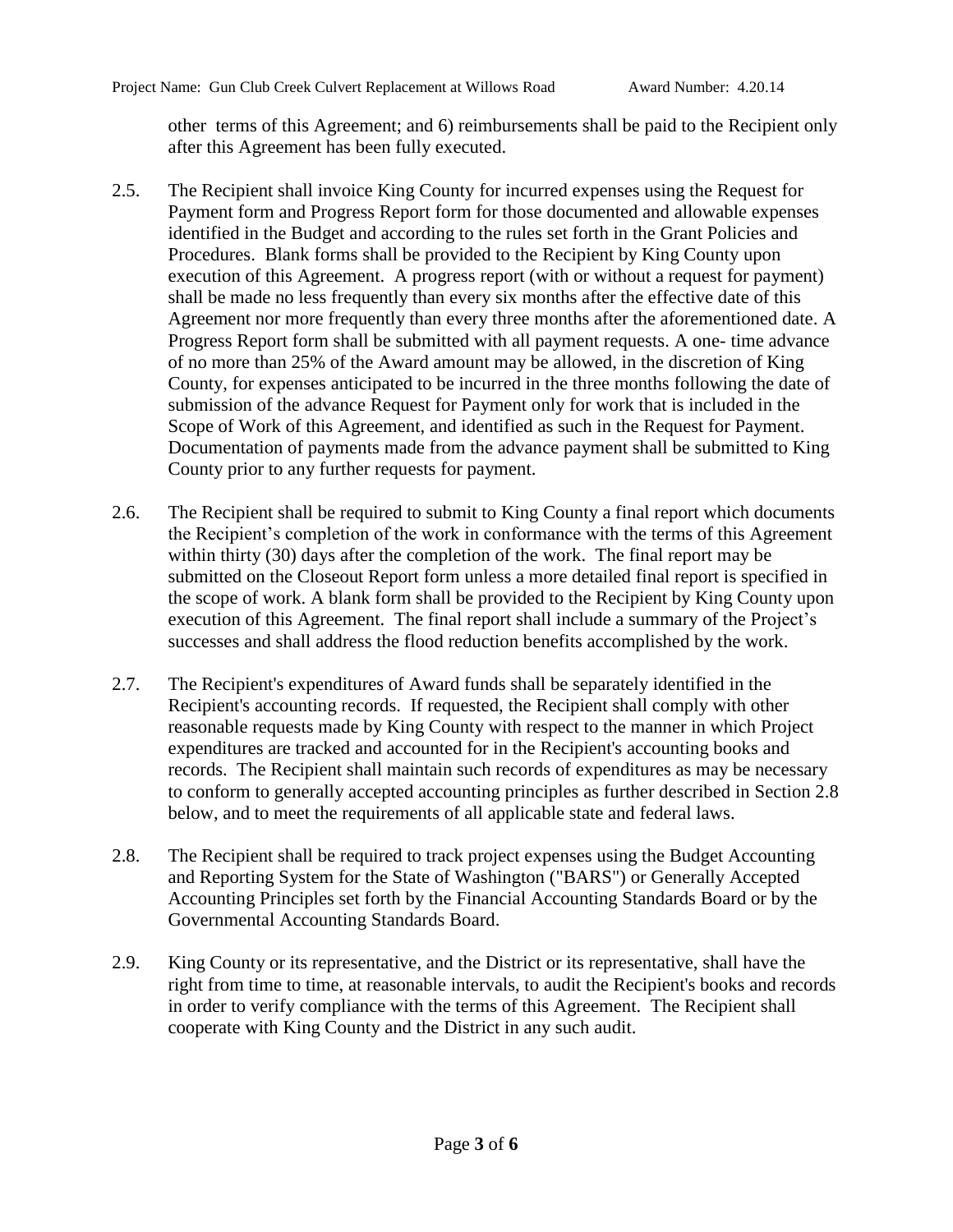- 2.10. The Recipient shall retain all accounting records and project files relating to this Agreement in accordance with criteria established by the Washington State Archivist Local Government Common Records Retention Schedule (CORE) as revised.
- 2.11. The Recipient shall ensure that all work performed by its employees, agents, contractors or subcontractors is performed in a manner which protects and safeguards the environment and natural resources and which is in compliance with local, state and federal laws and regulations. The Recipient shall implement an appropriate monitoring system or program to ensure compliance with this provision.
- 2.12. The Recipient agrees to indemnify, defend and hold harmless King County, and the District, their elected or appointed officials, employees and agents, from all claims, alleged liability, damages, losses to or death of person or damage to property arising out of any acts or omissions of the Recipient, its employees, agents, contractors or subcontractors in performing its obligations under the terms of this Agreement.
- 2.13. The Recipient agrees to acknowledge the District as a source of funding for the Project on all literature, signage or press releases related to the Project. The Recipient may obtain from King County a District logo that may be used in the acknowledgement.

# **SECTION 3. GENERAL PROVISIONS**

- 3.1. This Agreement shall be binding upon and inure to the benefit of the parties and their respective successors and assigns.
- 3.2. This Agreement constitutes the entire agreement between the parties with respect to the subject matter hereof. No prior or contemporaneous representation, inducement, promise or agreement between or among the parties which relate to the subject matter hereof which are not embodied in this Agreement shall be of any force or effect.
- 3.3. No amendment to this Agreement shall be binding on any of the parties unless such amendment is in writing and is executed by the parties. The parties contemplate that this Agreement may from time to time be modified by written amendment which shall be executed by duly authorized representatives of the parties and attached to this Agreement.
- 3.4. Each party warrants and represents that such party has full and complete authority to enter into this Agreement and each person executing this Agreement on behalf of a party warrants and represents that he/she has been fully authorized to execute this Agreement on behalf of such party and that such party is bound by the signature of such representative.
- 3.5. The Project shall be completed by no later than **December 31, 2022**. In the event that the Project is not completed by this date, King County has the discretion, but not the obligation, to terminate this Agreement and retain any unexpended Award funds.
- 3.6. This Agreement may be signed in multiple counterparts.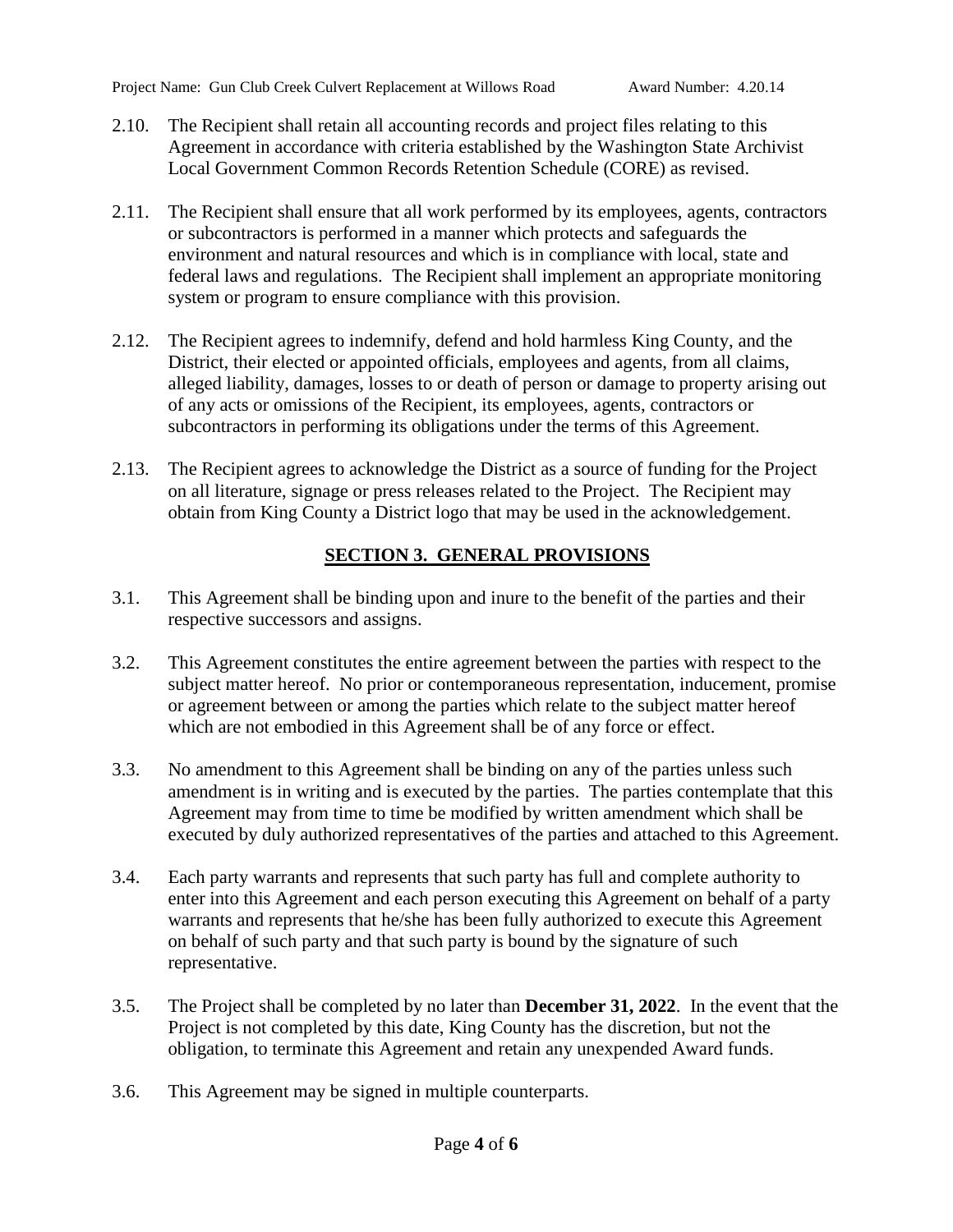- 3.7. If any provision of this Agreement shall be wholly or partially invalid or unenforceable under applicable law, such provision will be ineffective to that extent only, without in any way affecting the remaining parts or provision of this Agreement, and the remaining provisions of this Agreement shall continue to be in effect.
- 3.8. The amount of the Award has been fully funded by the District. To the extent that funding of the Award requires future appropriations by the District, King County's obligations are contingent upon the appropriation of sufficient funds by the Board of Supervisors of the District to complete the Scope of Work. If no such appropriation is made, this Agreement will terminate at the close of the appropriation year for which the last appropriation that provides funds under this Agreement was made.

## **KING COUNTY: RECIPIENT:**

.

| By           | Bv                                                                                             |
|--------------|------------------------------------------------------------------------------------------------|
| Name         | <b>Name</b><br>the contract of the contract of the contract of the contract of the contract of |
| <b>Title</b> | <b>Title</b>                                                                                   |
| <b>Date</b>  | <b>Date</b>                                                                                    |